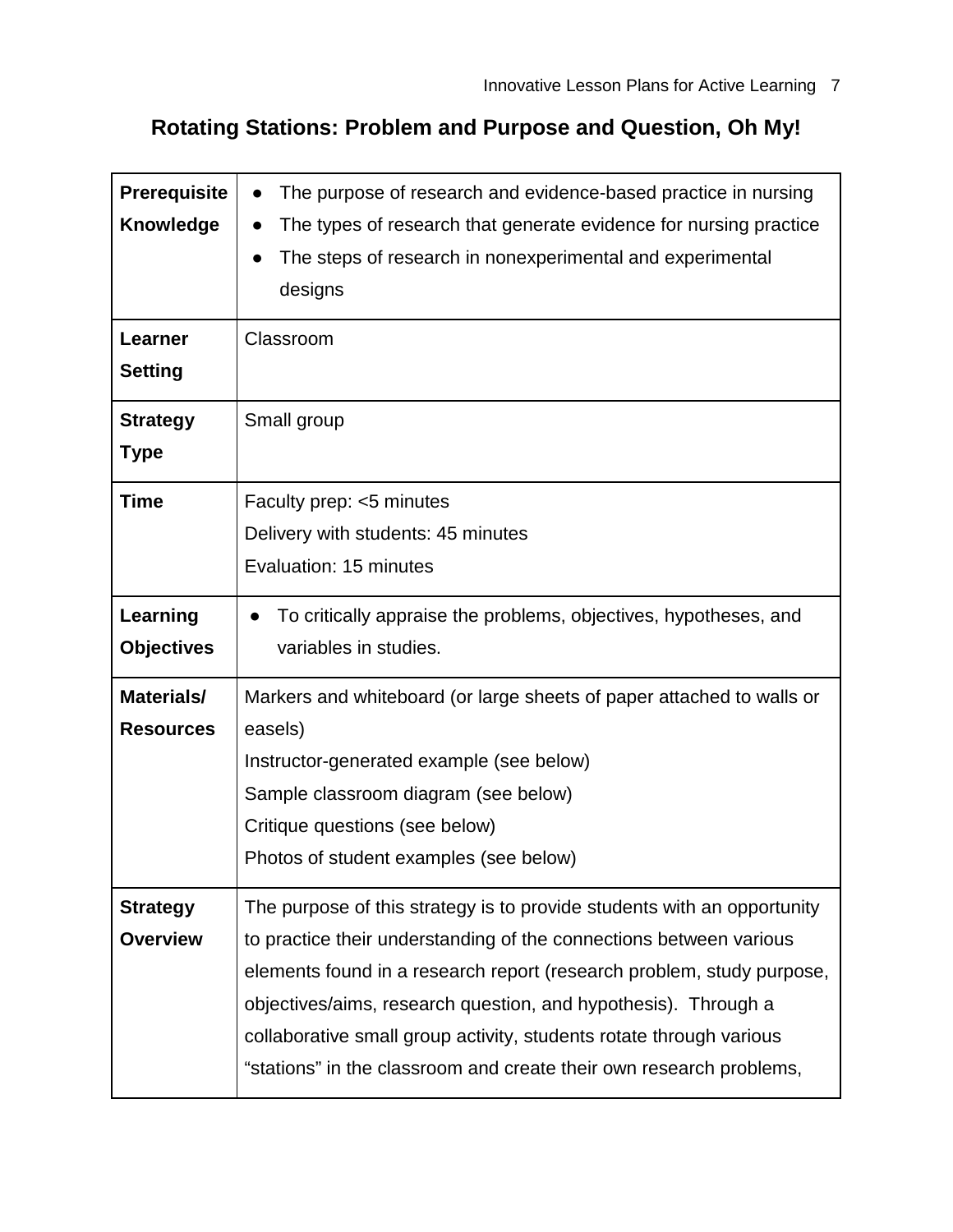|              | purposes, etc. and then critique the student-generated examples. The<br>instructor circulates among the groups during the course of this<br>activity, providing clarification and feedback but not always correction,<br>leaving the groups something to critique and discuss. Groups then<br>answer a set of critique questions using the example at their final<br>station. Groups share their critiques and impressions of the learning<br>experience with the whole class. |  |
|--------------|--------------------------------------------------------------------------------------------------------------------------------------------------------------------------------------------------------------------------------------------------------------------------------------------------------------------------------------------------------------------------------------------------------------------------------------------------------------------------------|--|
| <b>Steps</b> | 1. Demonstrate an example that begins with a broad topic and<br>progresses through research problem, purpose, objectives/aims,<br>question, and hypothesis                                                                                                                                                                                                                                                                                                                     |  |
|              | 2. Take class suggestions or simply provide students with a broad<br>research topic (i.e. nursing education)                                                                                                                                                                                                                                                                                                                                                                   |  |
|              | 3. Divide students into small groups and assign each group a<br>beginning station at the whiteboard.                                                                                                                                                                                                                                                                                                                                                                           |  |
|              | 4. Each group generates a research problem based on the overall<br>topic.                                                                                                                                                                                                                                                                                                                                                                                                      |  |
|              | The instructor circulates to provide clarification and feedback and<br>5.<br>then directs each group to move to the next whiteboard station.                                                                                                                                                                                                                                                                                                                                   |  |
|              | Each group generates a study purpose based on the research<br>6.<br>problem that is already written at this station.                                                                                                                                                                                                                                                                                                                                                           |  |
|              | The instructor circulates to provide clarification and feedback and<br>7.<br>then directs each group to move to the next whiteboard station.                                                                                                                                                                                                                                                                                                                                   |  |
|              | Each group generates a study objective or aim based on the<br>8.<br>problem and purpose that are already written at this station.                                                                                                                                                                                                                                                                                                                                              |  |
|              | The instructor circulates to provide clarification and feedback and<br>9.<br>then directs each group to move to the next whiteboard station.                                                                                                                                                                                                                                                                                                                                   |  |

r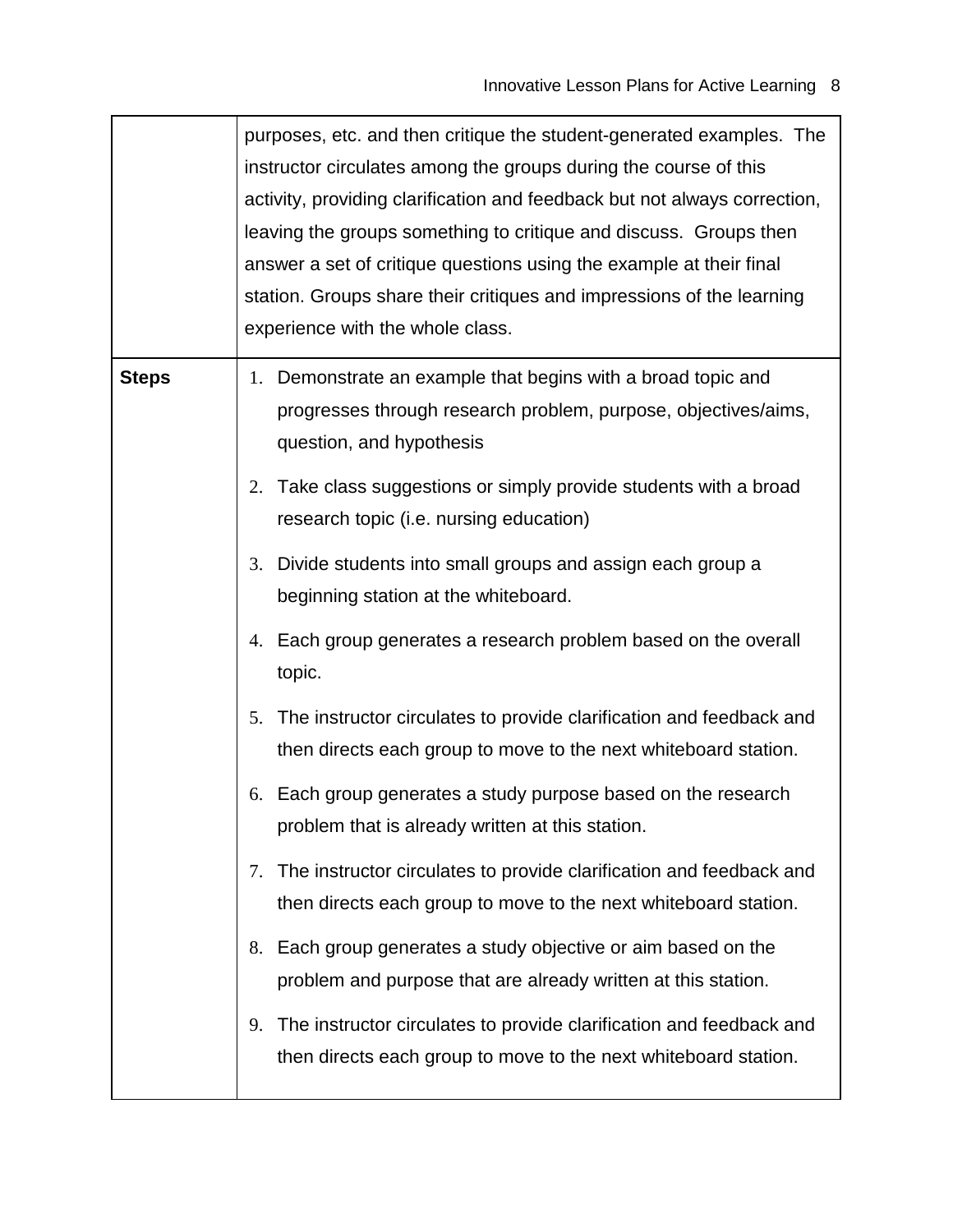|                   | 10. Each group generates a research question based on all the<br>information already written at this station.                                                                   |
|-------------------|---------------------------------------------------------------------------------------------------------------------------------------------------------------------------------|
|                   | 11. The instructor circulates to provide clarification and feedback and<br>then directs each group to move to the next whiteboard station.                                      |
|                   | 12. Each group generates a hypothesis based on all the information<br>already written at this station.                                                                          |
|                   | 13. The instructor circulates to provide clarification and feedback and<br>then directs each group to move to the next whiteboard station.                                      |
|                   | 14. Now, at the final station, groups complete the critique questions in<br>their small groups.                                                                                 |
|                   | 15. The instructor facilitates a class discussion of the critique<br>questions and lessons learned from this assignment that can be<br>applied to critiquing research articles. |
| <b>Evaluation</b> | Low stakes - Instructor feedback during class activity and/or credit for<br>active participation                                                                                |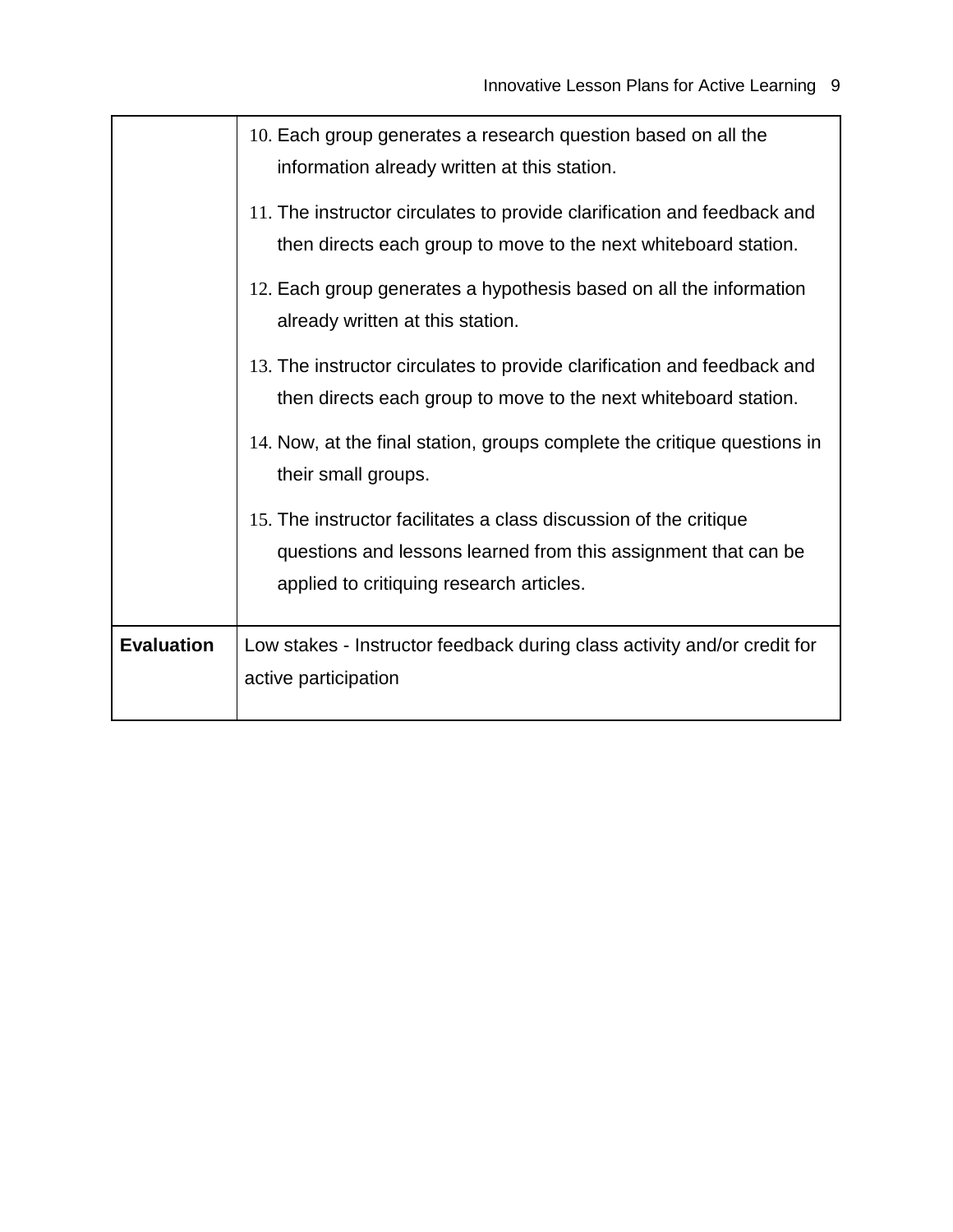Rotating Stations: Instructor-generated Example

Topic: A broad area that includes many potential research problems

Example: Side effects of chemotherapy

Problem: An area of concern within the broad topic of interest

Example: Nausea and vomiting are common side effects among patients on chemotherapy, and interventions to date have been only moderately successful in reducing these effects. New interventions that can reduce or prevent these side effects need to be identified.

Purpose: A summary of the overall goal of the study

Example: The purpose of this study is to test an intervention to reduce chemotherapy-induced side effects

Objectives/aims: The specific accomplishments the researchers hope to achieve through this study

Example: The objective of this study is to develop and implement two alternative procedures for administering antiemetic therapy for patients receiving moderately emetogenic chemotherapy (patient-controlled versus nurse-controlled).

Question: The specific question the researchers hope to answer in addressing the research problem

Example: What is the relative effectiveness of patient-controlled antiemetic therapy versus nurse-controlled antiemetic therapy with regard to (a) medication consumption and (b) control of nausea/vomiting in patients on chemotherapy?

Hypothesis: A statement of predicted relationships between variables

Example: Subjects receiving antiemetic therapy by a patient-controlled pump will (1) be less nauseated, (2) vomit less, and (3) consume less overall medication than subjects receiving the therapy by nurse administration.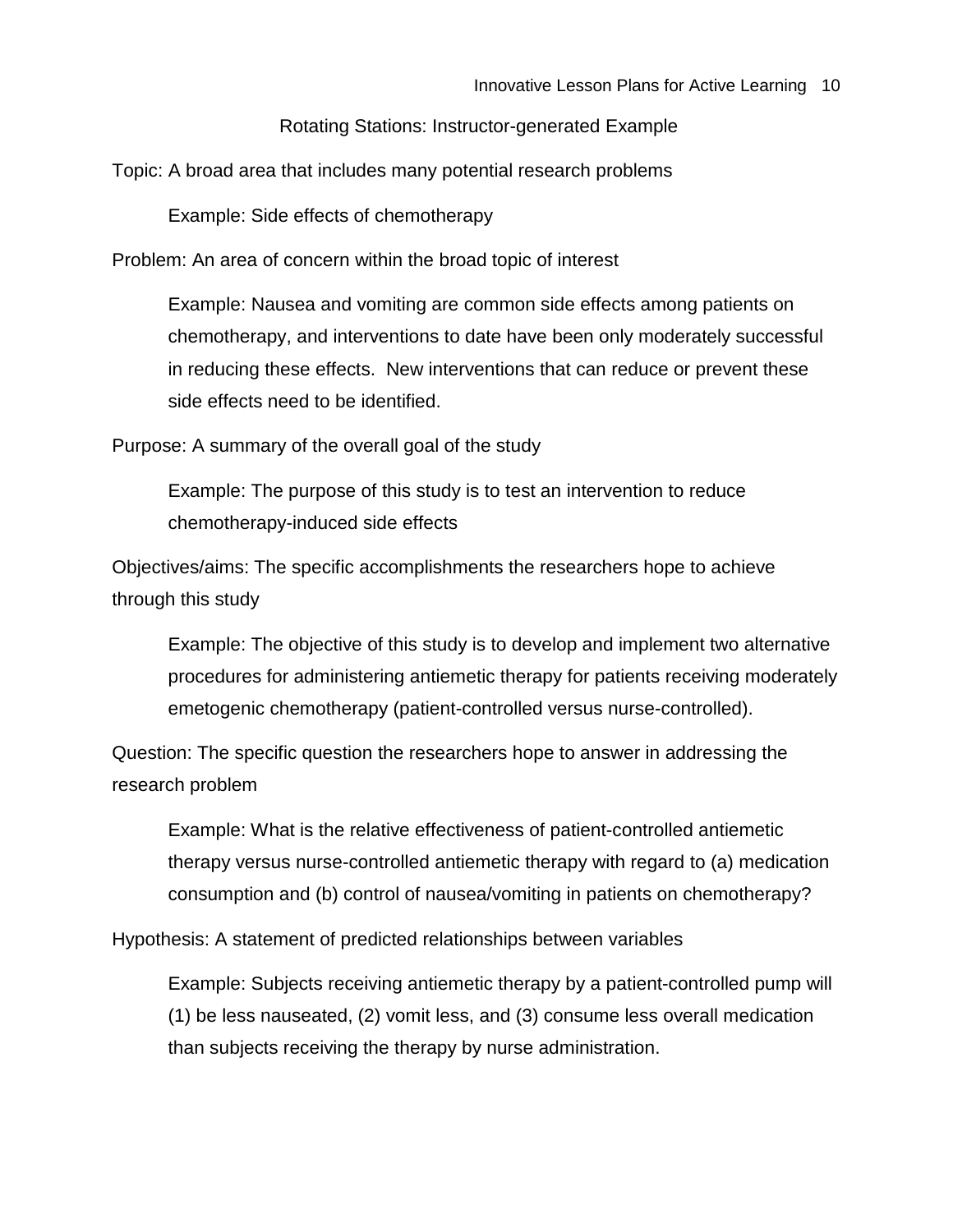## Rotating Stations: Sample classroom diagram

|            | Station 4:                                                                                                                                                                                                                                            | Whiteboard<br>Station 5                           | Station 6                                         |  |  |  |  |
|------------|-------------------------------------------------------------------------------------------------------------------------------------------------------------------------------------------------------------------------------------------------------|---------------------------------------------------|---------------------------------------------------|--|--|--|--|
|            | Group 4 begins here,<br>then progresses clockwise                                                                                                                                                                                                     | Group 5 begins here,<br>then progresses clockwise | Group 6 begins here,<br>then progresses clockwise |  |  |  |  |
|            | Station 3: Group 3 begins here, then progresses clockwise                                                                                                                                                                                             |                                                   |                                                   |  |  |  |  |
| Whiteboard | Station 2: Group 2 begins here, then progresses clockwise                                                                                                                                                                                             |                                                   |                                                   |  |  |  |  |
|            | Station 1: Group 1 begins here, then progresses clockwise                                                                                                                                                                                             |                                                   |                                                   |  |  |  |  |
|            | Example of progression at Station 1:<br>Problem - completed by Group 1<br>Purpose - completed by Group 6<br>Objective - completed by Group 5<br>Question - completed by Group 4<br>Hypothesis - completed by Group 3<br>Critique completed by Group 2 |                                                   |                                                   |  |  |  |  |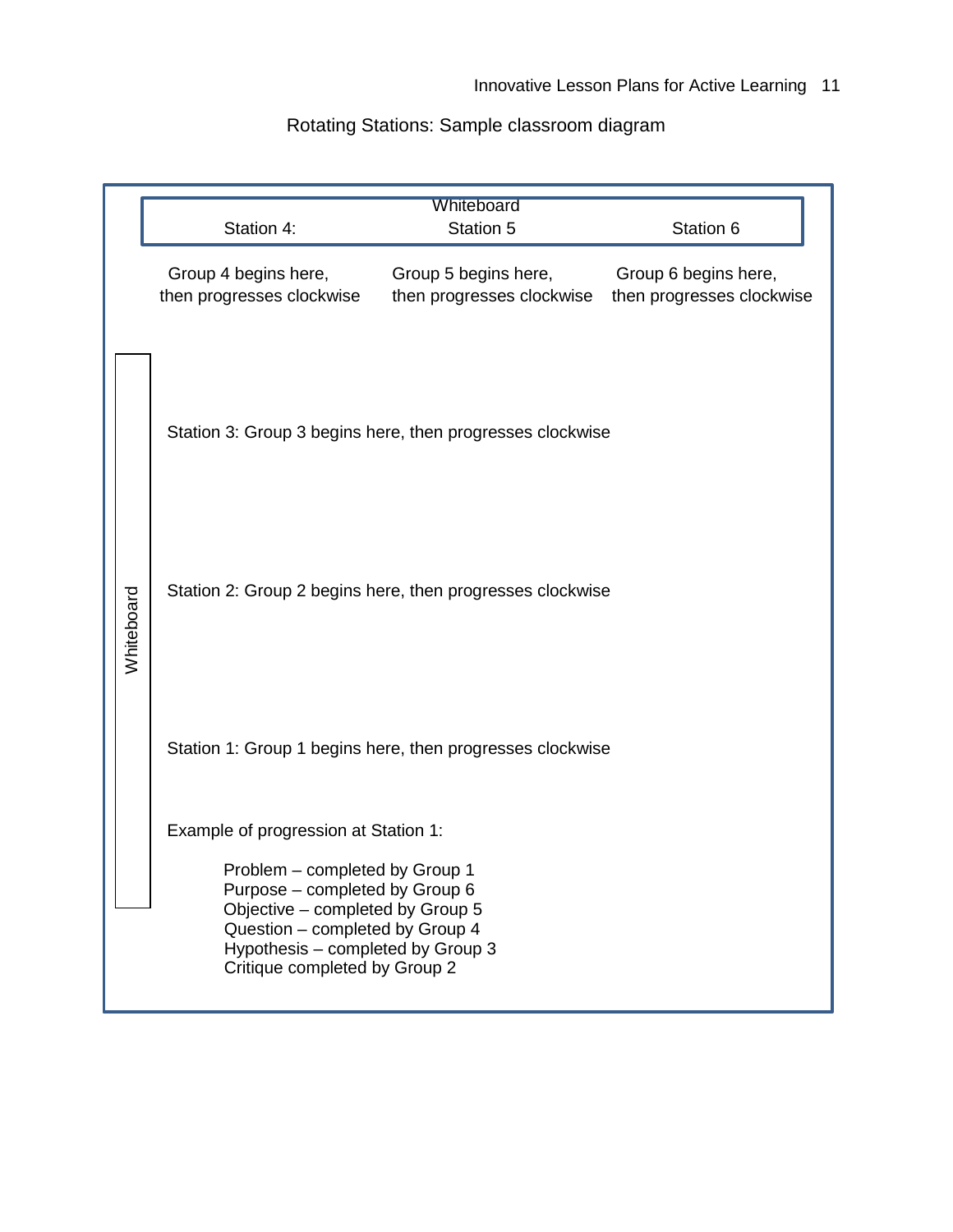## Rotating Stations: Critique questions

Now that you've completed your rotation through the room, consider the following questions for your current station. I'll ask each of the groups to share an answer with the class.

- 1. Is the problem clear and concise?
- 2. Does the purpose express the goal/focus of the study?
- 3. Is the objective/aim based on the study purpose?
- 4. Does the question direct the type of data that will be collected?
- 5. What type(s) of hypothesis is it?
- 6. Does the hypothesis identify the relationships among the variables in the study?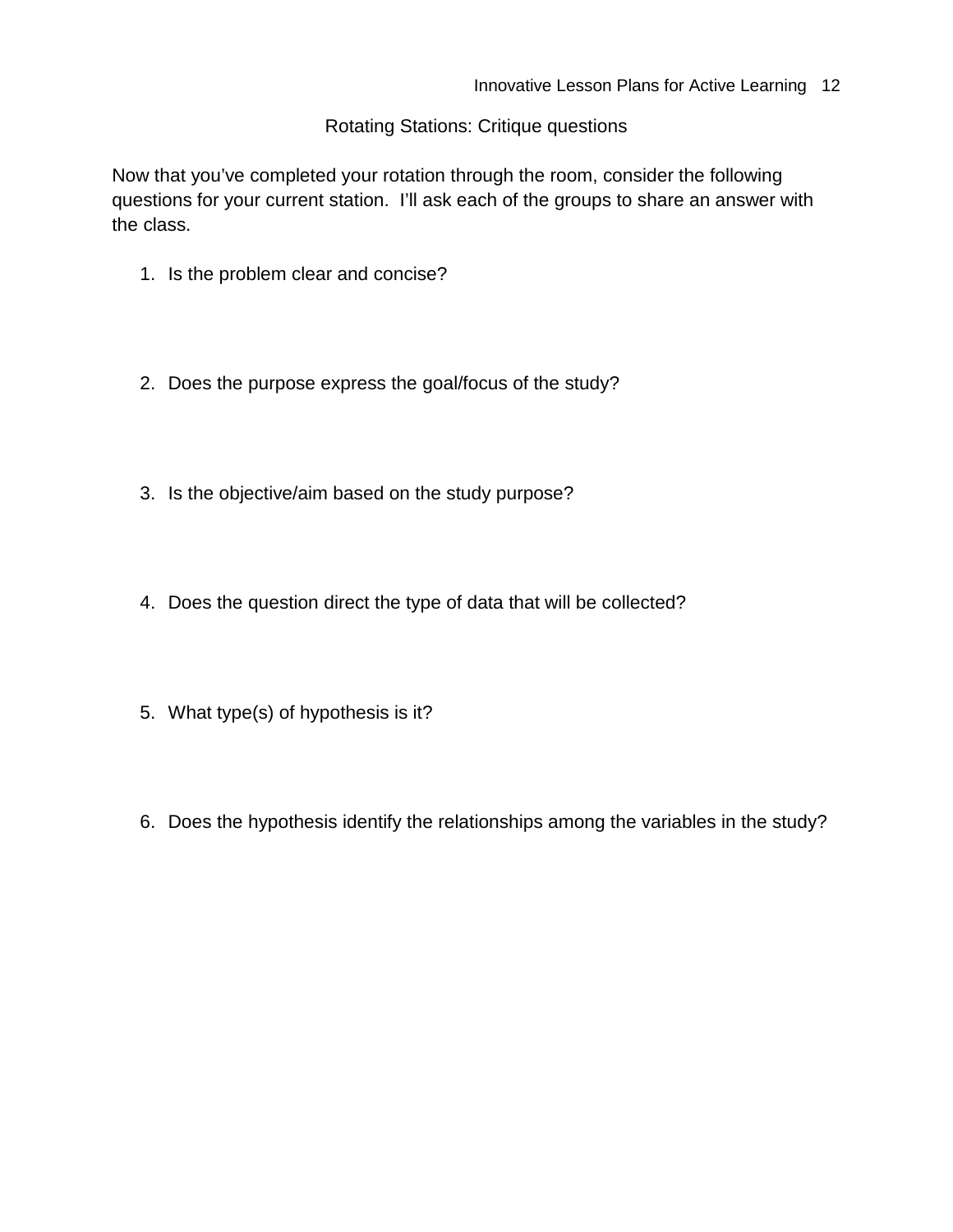Rotating Stations: Photos of student examples

Problem - Limited NCLEX Prep purpose: 1 passing %. Objective: 1 amount of NCLEX Prep<br>to 1 passing 7.5. Question: What is the effectiveness of Constant preparation in relation to Increased passing rates? Hypothesis: There's a positive correlation<br>between the amount of NCIEX prep<br>and passing?  $\rightarrow$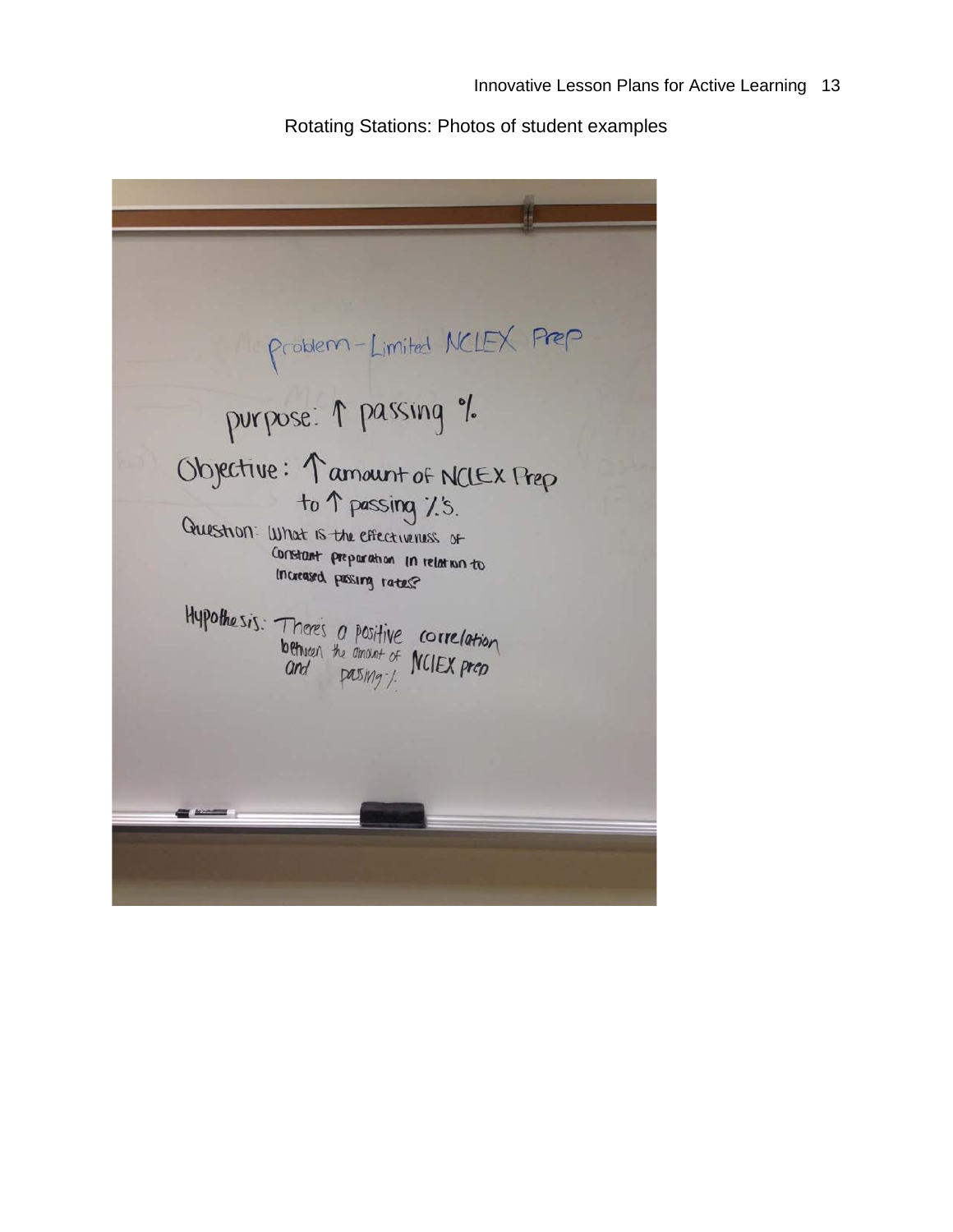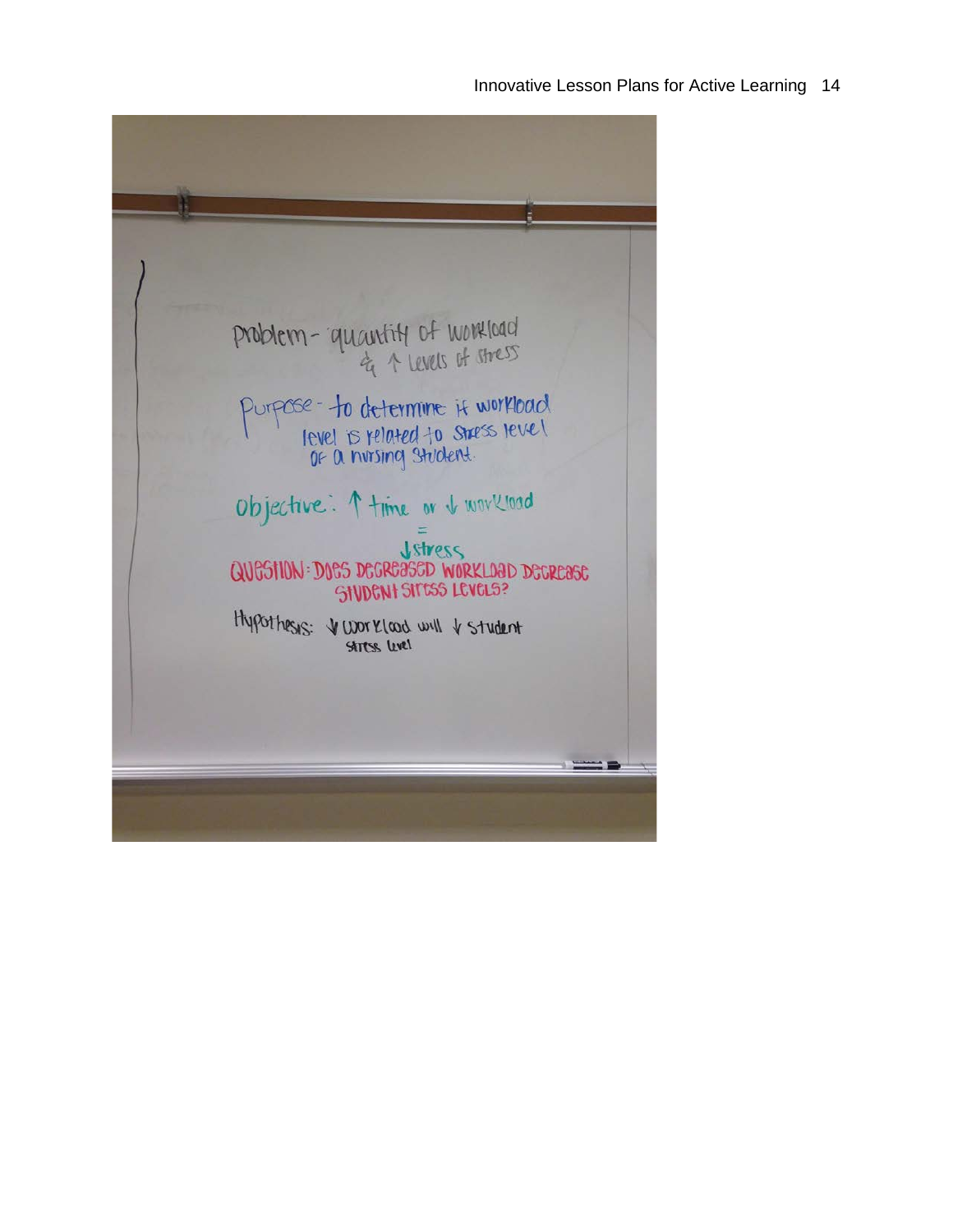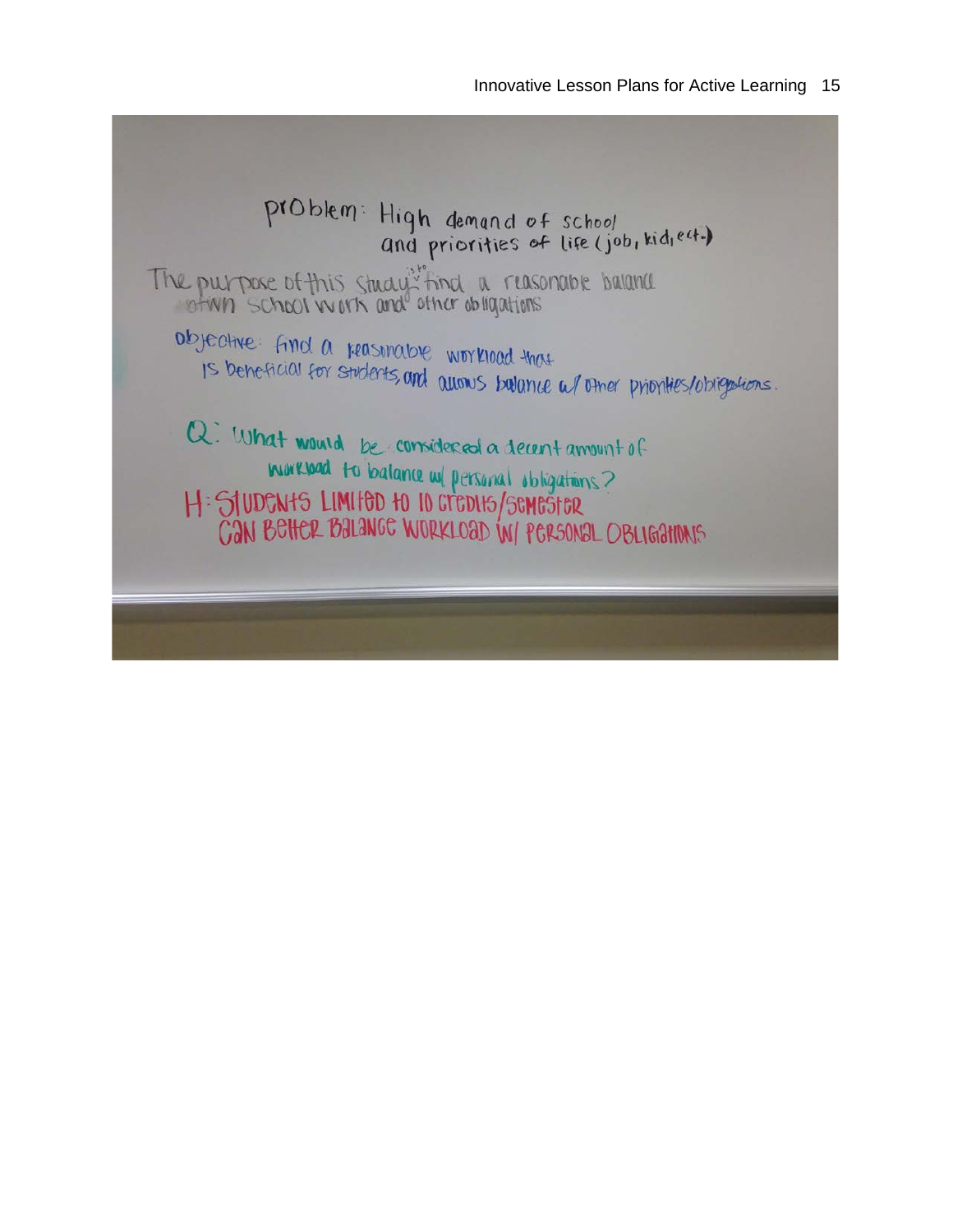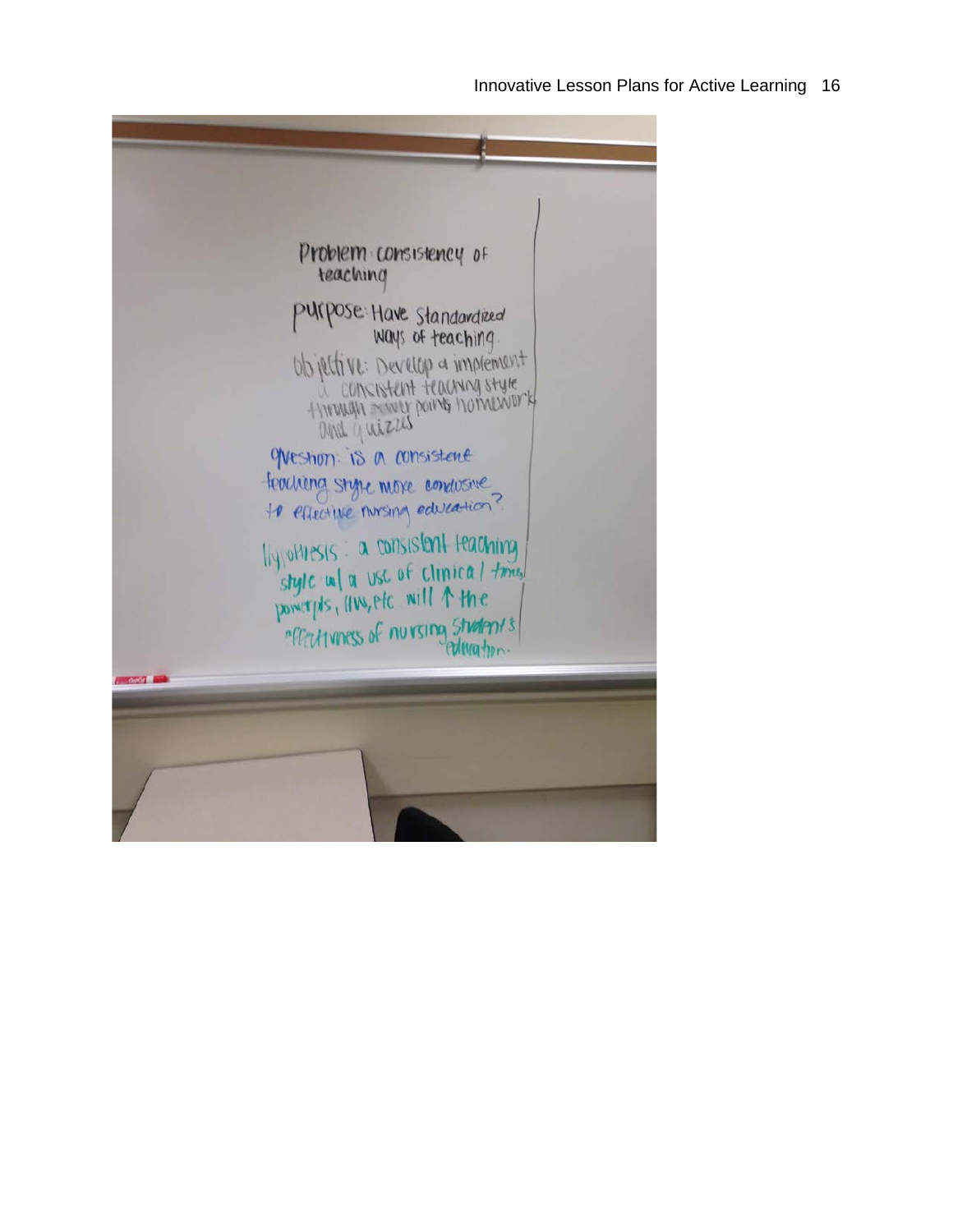